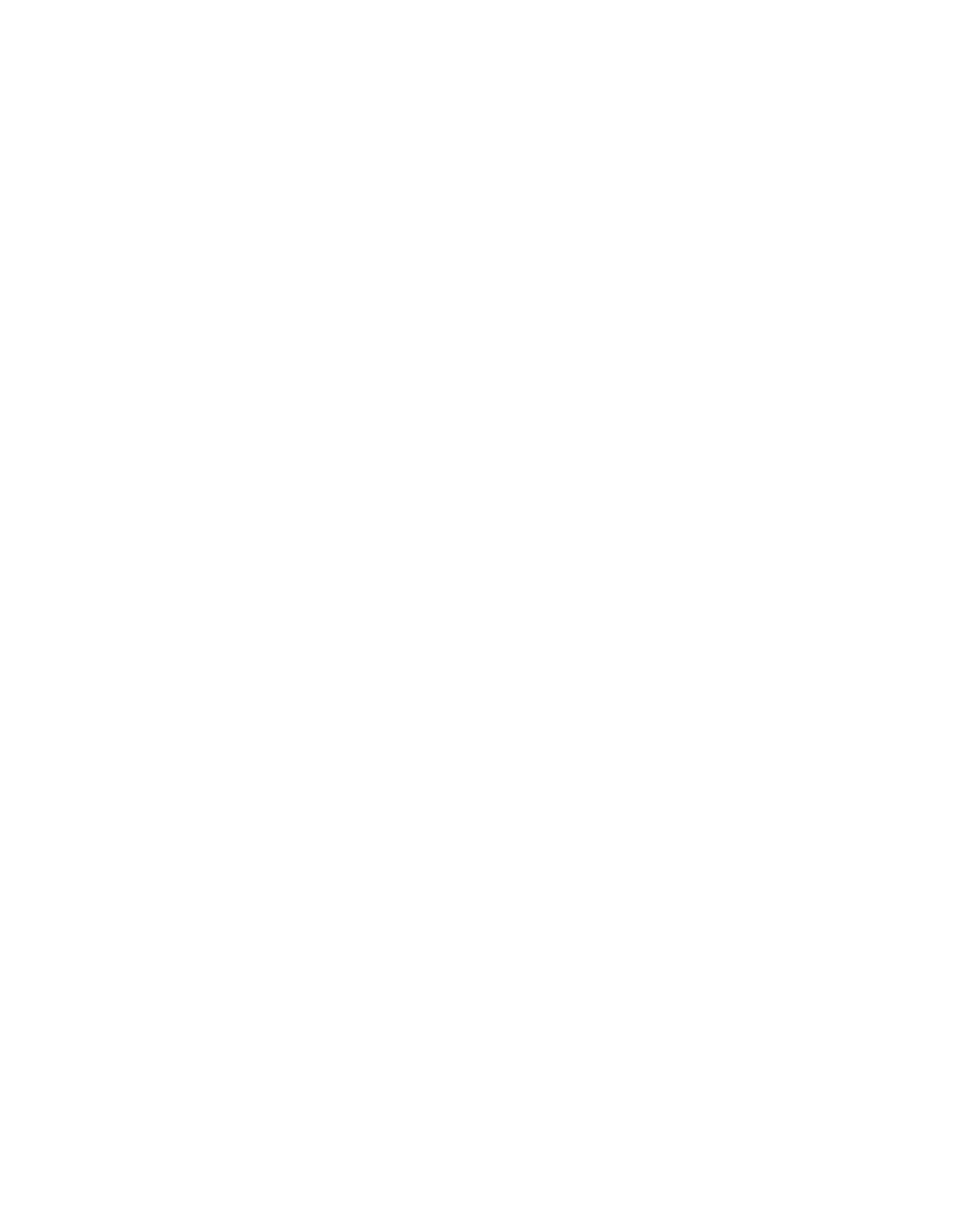### **BURKE, Justice.**

[¶1] In 1999, James Phillip Graham was convicted on four counts of obtaining property by false pretenses. His appeal challenged the amount of restitution ordered as part of his sentence. We affirmed in part and reversed in part. *Graham v. State*, 2001 WY 5, 16 P.3d 712 (Wyo. 2001).

[¶2] In 2010, Mr. Graham filed a "Motion to Correct an Illegal Sentence." The district court denied the motion, a decision that Mr. Graham now seeks to appeal. Because his appeal is barred under the doctrine of *res judicata*, we will affirm.

#### *ISSUES*

[¶3] Mr. Graham's *pro se* brief lists these five issues:

1. The court imposed an illegal sentence where there is no authority under the law to include a consecutive sentence of probation, after the court had sentenced appellant to prison.

2. The court imposed an illegal sentence where the sentence of probation, in violation of law, began three years after appellant was sentenced to incarceration.

3. The court imposed an illegal sentence where the sentence of probation was three years beyond the maximum sentence that could have been imposed by the court.

4. The court imposed an illegal sentence by sentencing appellant to restitution for crimes for which he was never tried and convicted.

5. The court, having imposed an illegal sentence, was without jurisdiction to revoke appellant's probation where jurisdiction under the law lies solely in the board of parole after incarceration in prison.

The State responds that these claims are barred by *res judicata*, but further asserts that if we consider Mr. Graham's claims, the district court did not abuse its discretion when it denied the motion to correct an illegal sentence.

# *FACTS*

[¶4] In 1999, Mr. Graham was charged with ten counts of obtaining property by false pretenses, in violation of Wyo. Stat. Ann. § 6-3-407(a)(i) (LexisNexis 1999). Pursuant to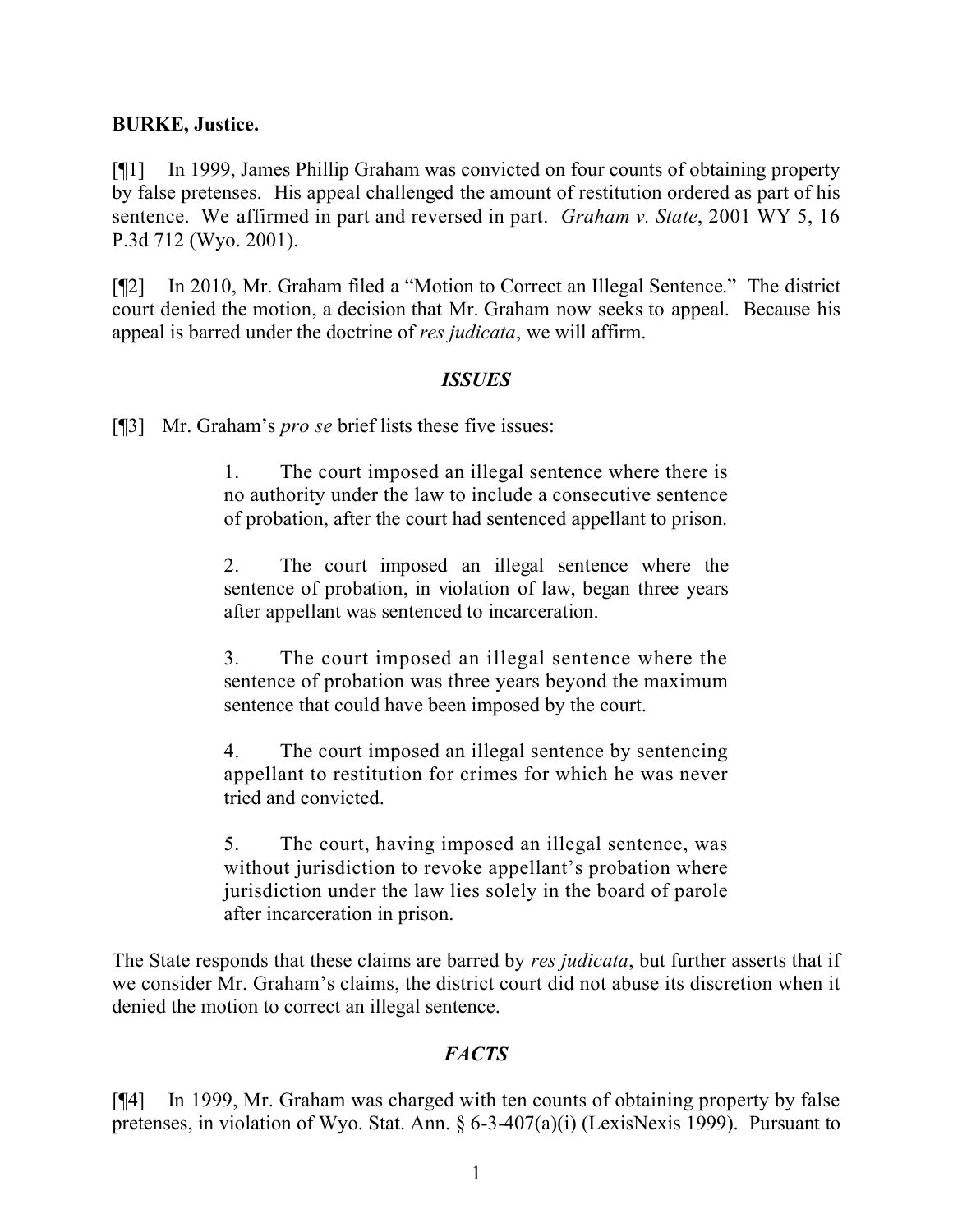a plea agreement, he pleaded no contest to four of the counts, and the State dismissed the remaining six. After accepting Mr. Graham's plea, the district court sentenced him to 30 to 36 months imprisonment on Count III, to be served concurrently with a federal sentence that Mr. Graham was also about to begin serving. The district court sentenced him to five to seven years on each of Counts IV, V, and VI, these sentences to be served concurrently with each other, but consecutive to the sentence for Count III. The district court then suspended the sentences on Counts IV, V, and VI, and instead ordered ten years probation, also to be served consecutive to the sentence for Count III. In accordance with the plea agreement, Mr. Graham was ordered to pay restitution to nine victims of the crimes originally charged.

[¶5] Although Mr. Graham had agreed to pay restitution, he reserved the right to contest the amount of restitution, and he appealed the district court's order as imposing excessive restitution on two of the counts. We affirmed in part, reversed in part, and remanded with directions. *Graham*, ¶ 11, 16 P.3d at 715-16. On remand, the district court entered a stipulated order reducing the amount of restitution in accordance with our directions.

[¶6] Mr. Graham served his sentence on Count III concurrently with his federal sentence. He was released from federal prison in 2002, and immediately began serving his probation on Counts IV, V, and VI. When his probation was revoked in 2007, the district court reinstated the probation with certain additional conditions. When Mr. Graham's probation was revoked again in 2008, the district court ordered him to serve three and a half to seven years imprisonment on each of the three counts, the sentences to be served concurrently.

[¶7] In 2010, Mr. Graham filed a motion in district court to correct an illegal sentence. After a hearing, the district court ruled that Mr. Graham's sentence was not illegal, and denied the motion. Mr. Graham filed this appeal of the district court's decision.

# *STANDARD OF REVIEW*

[¶8] The application of *res judicata* is a question of law, subject to *de novo* review. *Moore v. State,* 2009 WY 108, ¶ 20, 215 P.3d 271, 276 (Wyo. 2009). Because that issue is dispositive in this case, we need not reach the other issues raised by Mr. Graham.

# *DISCUSSION*

[¶9] W.R.Cr.P. 35(a) provides that a court may correct an illegal sentence "at any time." But while there is no time limit on motions to correct an illegal sentence, other limitations still apply. Our precedent makes it clear that *res judicata* is one applicable limitation. As we said in *Hamill v. State*, 948 P.2d 1356, 1358-59 (Wyo. 1997):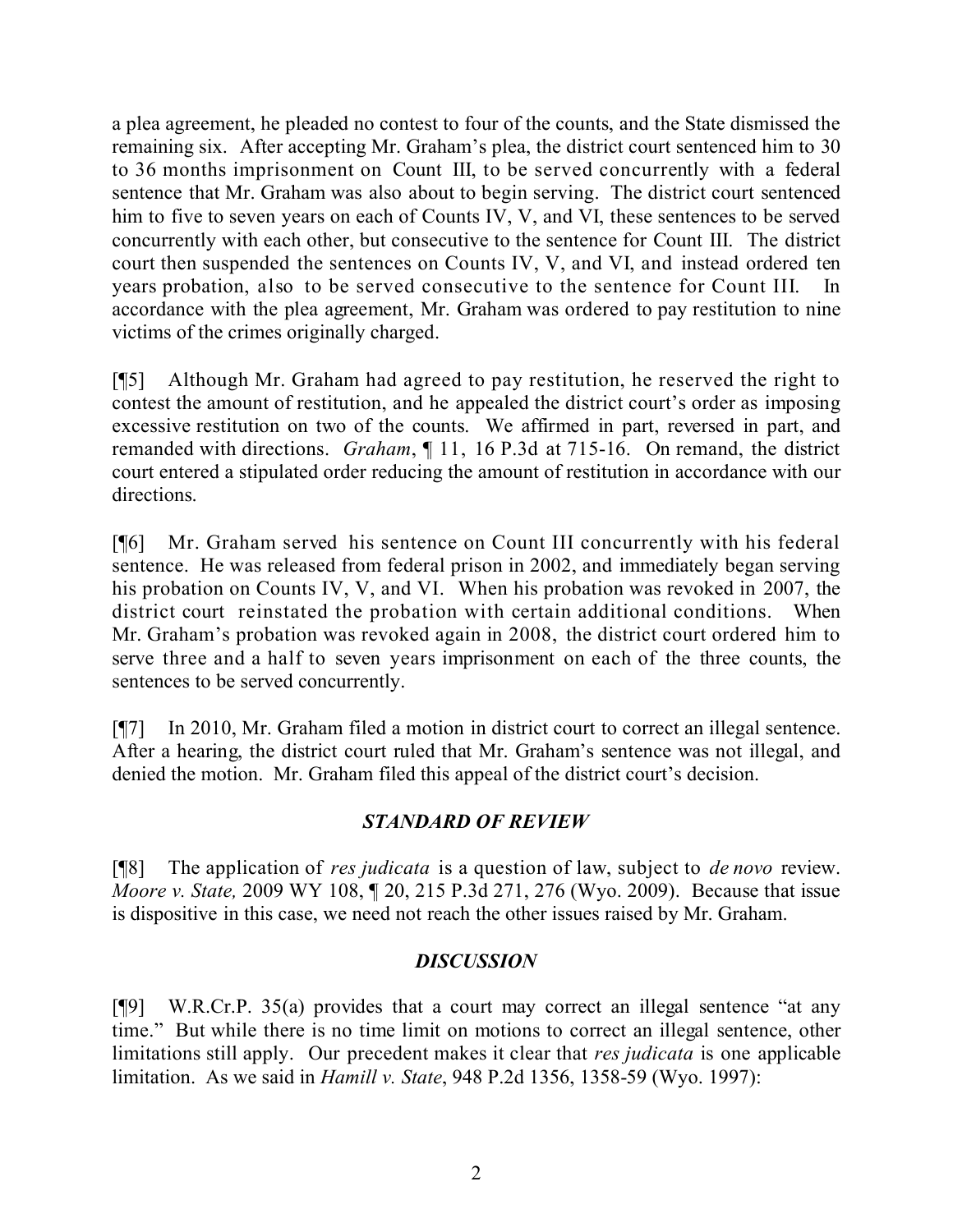The district court found that Hamill's claim was barred under the principles of *res judicata*. Hamill counters that *res judicata* is not a bar to an illegal sentence because W.R.Cr.P. 35(a) provides that "[t]he court may correct an illegal sentence at any time." Hamill argues, without authority, that because an illegal sentence is plain error and he has not alleged this particular error in any previous petition, the principles of *res judicata* do not apply.

Contrary to Hamill's assertion, the doctrine of *res judicata* is not limited to only those issues which were actually decided in an earlier proceeding. Issues which *could* have been raised in an earlier proceeding may also be foreclosed from subsequent consideration. *Kallas* [*v. State*], 776 P.2d [198,] 199 [(Wyo. 1989)]; *Cutbirth* [*v. State*], 751 P.2d [1257,] 1261 [(Wyo. 1988)]. Thus, unless Hamill can show good cause why the issue was not raised at an earlier opportunity, or that the interests of justice require consideration of his claim, the court may refuse to consider the issue in a later proceeding.

(Emphasis in original.)

[¶10] Mr. Graham could have raised his first four issues in his initial appeal, and he has not suggested any good cause for failing to do so. In his fifth issue, he challenges the revocation of his probation in 2008. It may be true that he could not have raised this issue before, as his probation had not yet been revoked at the time of his initial appeal. However, his argument that the district court lacked authority to revoke his probation is founded on the assertion that the underlying sentence of probation was illegal. Because *res judicata* bars his claims that the underlying sentence was illegal, there is no foundation for his challenge to the subsequent revocation of his probation. Further, we are not compelled to consider Mr. Graham's claims in the interests of justice, largely because his claims are without merit.

[¶11] He incorrectly asserts that his sentence was longer than the maximum allowed by statute. He points out that the statute under which he was convicted, Wyo. Stat. Ann. § 6-  $3-407(a)(i)$ , provides for a maximum sentence of ten years. He argues that he was sentenced to three years in prison followed by ten years of probation, for a total of thirteen years. However, he completely overlooks the fact that he was convicted on four separate counts of obtaining property by false pretenses. The district court could have imposed ten years imprisonment on each count, for a total of forty years. Mr. Graham's thirteen year sentence was, therefore, well within the maximum allowed by statute.

[¶12] Mr. Graham also argues that the district court lacked authority to sentence him to